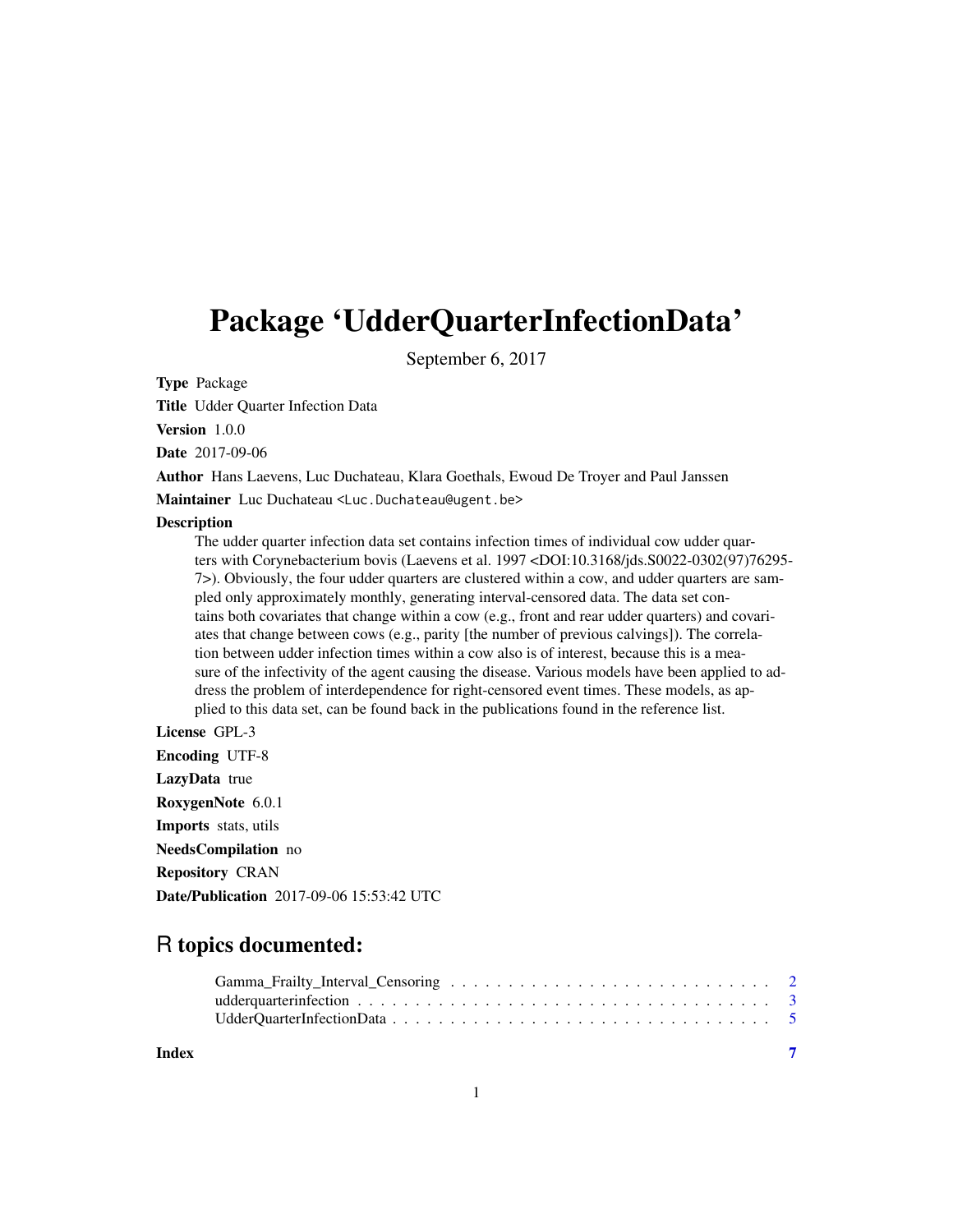<span id="page-1-1"></span><span id="page-1-0"></span>Gamma\_Frailty\_Interval\_Censoring *Gamma Frailty Interval Censoring*

#### **Description**

Application of the Gamma Frailty Interval Censoring Model on the Udder Quarter Infection Data Set. For more information see Details.

#### Usage

```
Gamma_Frailty_Interval_Censoring(print.level = 2)
```
#### Arguments

```
print.level Parameter of nlm (default=2): this argument determines the level of printing
                   which is done during the minimization process. The default value of 0 means
                   that no printing occurs, a value of 1 means that initial and final details are printed
                   and a value of 2 means that full tracing information is printed.
```
#### **Details**

This function fits a parametric Weibull baseline hazard frailty model with gamma distributed frailties for the udder quarter infection data taking into consideration the interval censored nature of the data. Further theoretical details can be found in the paper in the reference

#### Value

Returns a list with the NLM result in nlm and the covariance matrix in covmat.

#### R Code for Model

The source R code for this model can found:

- in the doc/Models\_R\_Code.R file in the package installation folder.
- by accessing the function by calling Gamma\_Frailty\_Interval\_Censoring (without brackets) or getAnywhere("Gamma\_Frailty\_Interval\_Censoring").

#### Author(s)

Klara Goethals

Luc Duchateau

#### References

Goethals, K., Ampe, B., Berkvens, D., Laevens, H., Janssen, P. and Duchateau, L. (2009). Modeling interval-censored, clustered cow udder quarter infection times through the shared gamma frailty model. Journal of Agricultural Biological and Environmental Statistics 14, 1-14.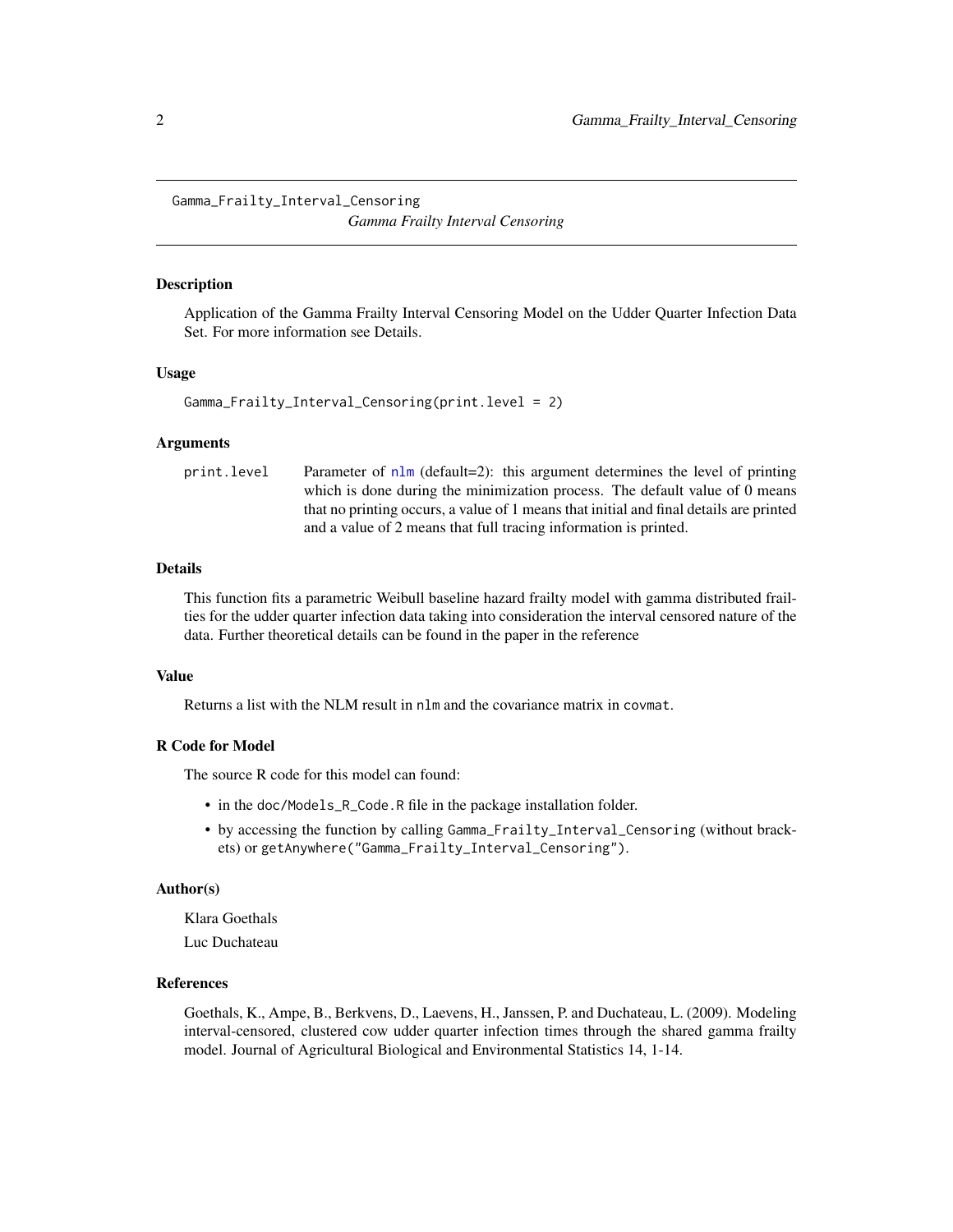#### <span id="page-2-0"></span>udderquarterinfection 3

#### Examples

```
## Not run:
library(UdderQuarterInfectionData)
data("udderquarterinfection")
Gamma_Frailty_Interval_Censoring()
# $nlm
# $nlm$minimum
# [1] 5670.491
#
# $nlm$estimate
# [1] 3.7967246 0.1201593 1.9672298 0.8590531
#
# $nlm$gradient
# [1] 0.0002924871 0.0017653292 -0.0005460029 0.0003265086
#
# $nlm$hessian
\# [,1] [,2] [,3] [,4]
# [1,] 23.22965 -117.7682 -39.93813 -10.10561
# [2,] -117.76825 15471.4753 567.24283 1228.87332
# [3,] -39.93813 567.2428 664.76359 24.63047
# [4,] -10.10561 1228.8733 24.63047 147.76479
#
# $nlm$code
# [1] 1
#
# $nlm$iterations
# [1] 22
#
#
# $covmat
\# [,1] [,2] [,3] [,4]
# [1,] 0.049281911 0.0001242730 0.0027853686 0.001872592
# [2,] 0.000124273 0.0001982213 -0.0001015391 -0.001623066
# [3,] 0.002785369 -0.0001015391 0.0017306214 0.000746460
# [4,] 0.001872592 -0.0016230660 0.0007464600 0.020269244
## End(Not run)
```
udderquarterinfection *Udder Quarter Infection Data*

#### Description

The udder quarter infection data contains the times to infection of the individual udder quarters of 100 cows during one lactation period. The 'cowid' variable contains the cow number. Each cow has 4 different quarters, with the variable 'quarter' referring to the specific quarter, i.e., RF: right front, RR: right rear, LF: left front, LR: left rear. The lactation number, i.e., the number of calvings that the cow has experienced, is given by the variable 'lactation'. If at least one infection occurs in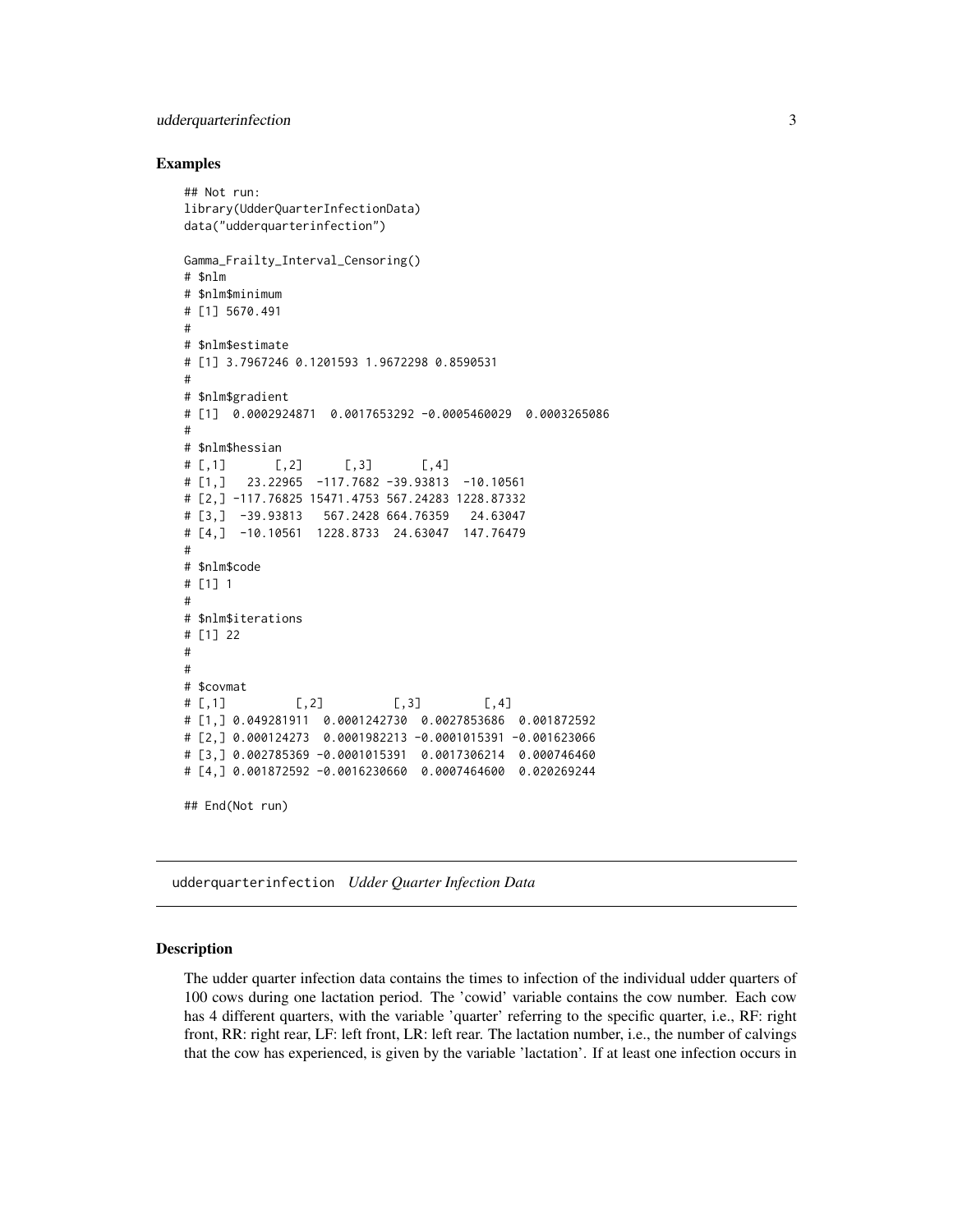a quarter during the lactation period, the 'status' variable is set to 1, and the interval  $[t1,t2]$  in which an infection takes place is given by the variables 'left' and 'right', where 'right' denotes the time with the first positive result, and 'left' the last time (with a negative result) before the first positive result. Only the first infection is contained in the data set. If no infection occurs, the 'status' variable is set to 1, and the last interval [t1,t2] in which the quarter was observed is put in the variables 'left' and 'right'.,

The following example analyses of this data set are currently available in the package:

• [Gamma\\_Frailty\\_Interval\\_Censoring](#page-1-1)

#### Format

A dataframe with 4784 rows and 6 variables.

#### Examples

```
## Not run:
## SHORT DATASET ANALYSIS ##
library(UdderQuarterInfectionData)
data("udderquarterinfection")
Gamma_Frailty_Interval_Censoring()
# $nlm
# $nlm$minimum
# [1] 5670.491
#
# $nlm$estimate
# [1] 3.7967246 0.1201593 1.9672298 0.8590531
#
# $nlm$gradient
# [1] 0.0002924871 0.0017653292 -0.0005460029 0.0003265086
#
# $nlm$hessian
\# [,1] [,2] [,3] [,4]
# [1,] 23.22965 -117.7682 -39.93813 -10.10561
# [2,] -117.76825 15471.4753 567.24283 1228.87332
# [3,] -39.93813 567.2428 664.76359 24.63047
# [4,] -10.10561 1228.8733 24.63047 147.76479
#
# $nlm$code
# [1] 1
#
# $nlm$iterations
# [1] 22
#
#
# $covmat
\# [,1] [,2] [,3] [,4]
# [1,] 0.049281911 0.0001242730 0.0027853686 0.001872592
# [2,] 0.000124273 0.0001982213 -0.0001015391 -0.001623066
# [3,] 0.002785369 -0.0001015391 0.0017306214 0.000746460
```
<span id="page-3-0"></span>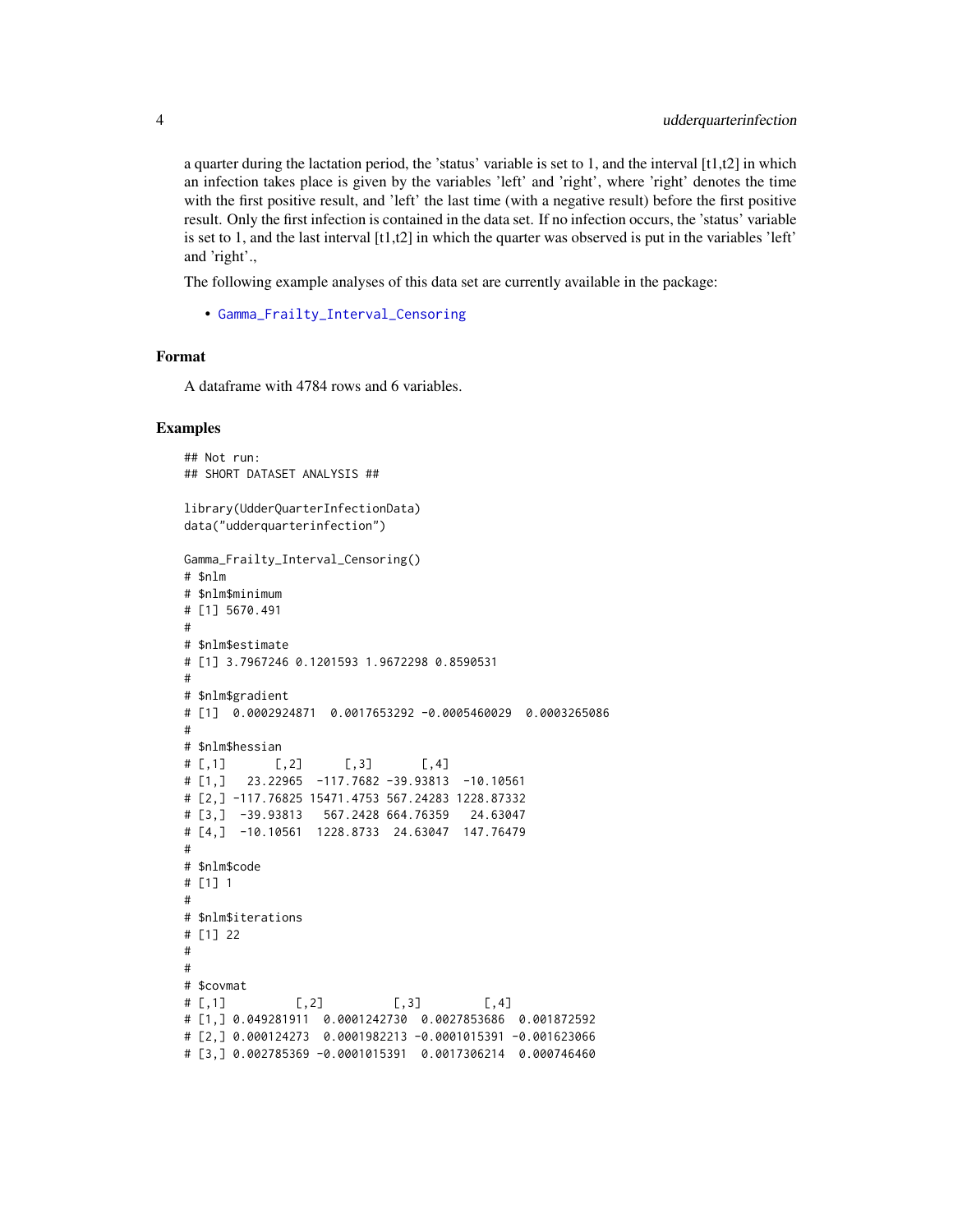#### <span id="page-4-0"></span>UdderQuarterInfectionData 5

# [4,] 0.001872592 -0.0016230660 0.0007464600 0.020269244

## End(Not run)

UdderQuarterInfectionData

*Udder Quarter Infection Data*

#### Description

This package is built up around a data set consisting of clustered infection times in the four udder quarters of cows. Due to the special structure of these data, i.e., quadruples of four clustered event times, thye have been used to develop new techniques in the area of multivariate survival data (see references). This package avails the data on which the analyses presented in the papers were based, and also, where possible, provides the R-code to fit the proposed models.

#### Author(s)

Hans Laevens Luc Duchateau Klara Goethals Ewoud de Troyer Paul Janssen

#### References

Laevens, H., Deluyker, H., Schukken, Y.H., De Meulemeester, L., Vandermeersch, R., De Muelenaere, E. and De Kruif, A. (1997). Influence of parity and stage of lactation on the somatic cell count in bacteriologically negative dairy cows. Journal of Dairy Science 80, 3219-3226.

Massonnet, G., Janssen, P. and Duchateau, L. (2009). Modelling udder infection data using copula models for quadruples. Journal of Statistical Planning and Inference 139, 3865-3877.

Goethals, K., Ampe, B., Berkvens, D., Laevens, H., Janssen, P. and Duchateau, L. (2009). Modeling interval-censored, clustered cow udder quarter infection times through the shared gamma frailty model. Journal of Agricultural Biological and Environmental Statistics 14, 1-14.

Janssen, P. and Duchateau, L. (2011). Comments on: Inference in multivariate Archimedean copula models. Test 20, 271-275.

Ampe, B., Goethals, K., Laevens, H. and Duchateau, L. (2012). Investigating clustering in intervalcensored udder quarter infection times in dairy cows using a gamma frailty model. Preventive Veterinary Medicine 106, 251-257.

Kuhn, E., Goethals, K., El-Nouty, C. and Duchateau, L. (2016). Assessing the correlation structure in cow udder quarter infection times through extensions of the correlated frailty model. Journal of Agricultural Biological and Environmental Statistics 21, 601-618.

Geerdens, C., Claeskens, G., Janssen, P. (2016). Copula based flexible modeling of associations between clustered event times. Lifetime data analysis 22, 363-381.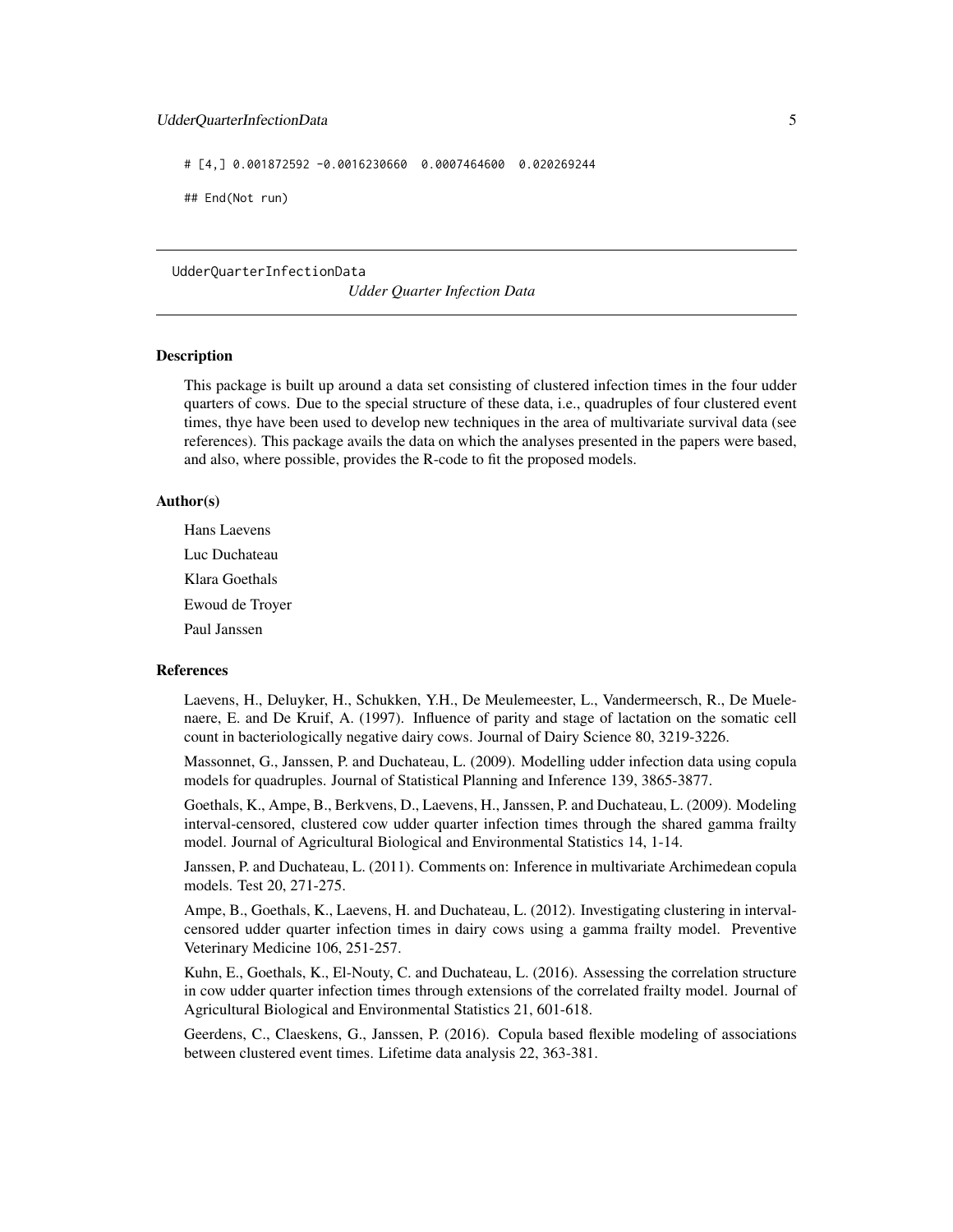Verbelen, R., Antonio, K. and Claeskens, G. (2016). Multivariate mixtures of Erlangs for density estimation under censoring. Lifetime data analysis 22, 429-455.

Prenen, L., Duchateau, L. and Braekers, R. (2018). Investigating the correlation structure of quadrivariate udder infection times through hierarchical Archimedean copulas. Accepted for publication in Lifetime Data Analysis.